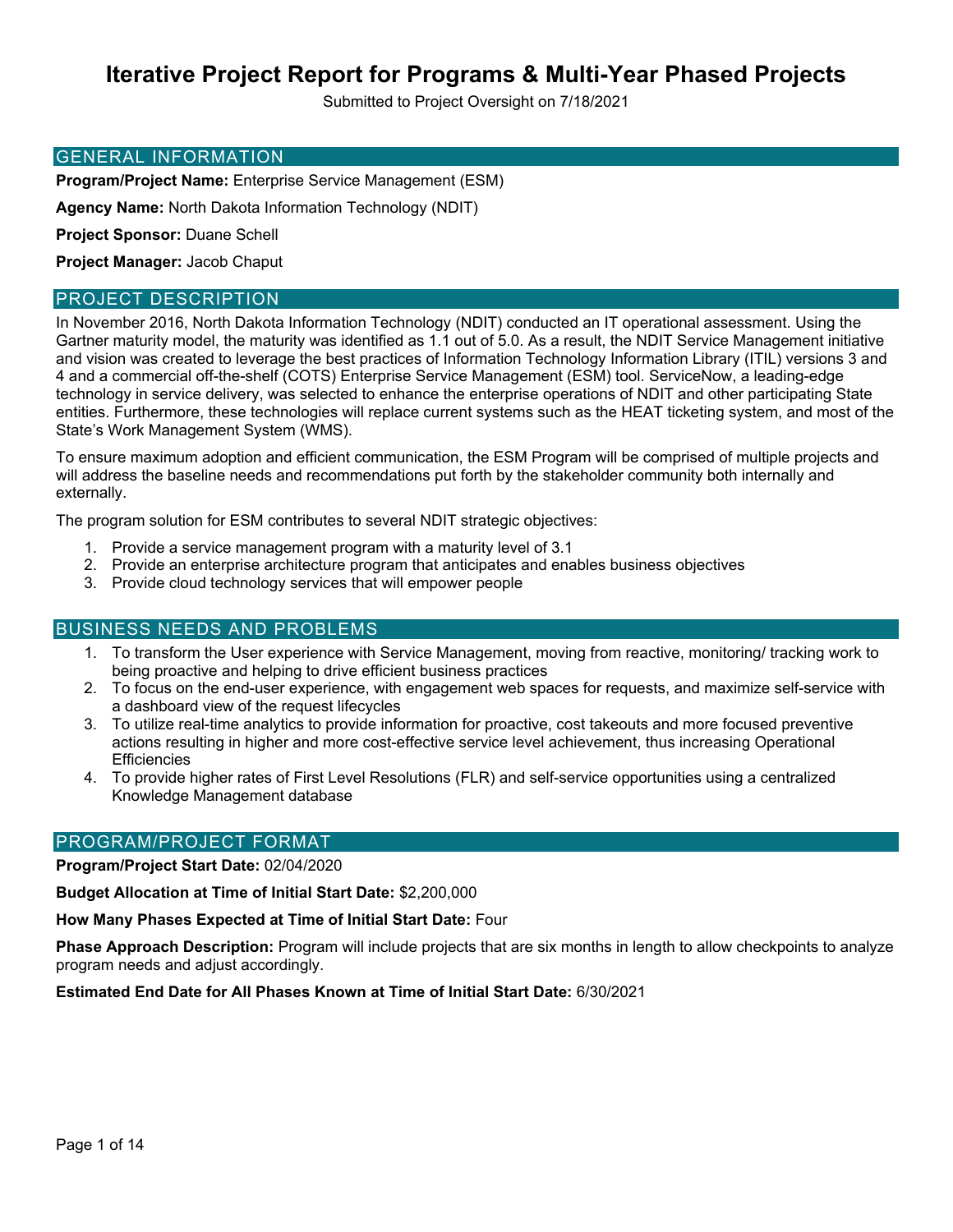### PROGRAM/PROJECT ROAD MAP

The program road map shows the high-level plan or vision for the program/projects/phases. It is intended to offer a picture of the lifespan of all the effort that is expected to be required to achieve the business objectives.

| Project/<br><b>Phase</b> | <b>Title</b>                             | <b>Scope Statement</b>                                                                                                                                               | <b>Estimated</b><br><b>Months</b><br><b>Duration</b> | <b>Estimated Budget</b> |
|--------------------------|------------------------------------------|----------------------------------------------------------------------------------------------------------------------------------------------------------------------|------------------------------------------------------|-------------------------|
| Project 1                | Minimum Viable<br>Product (MVP)          | This project will implement ServiceNow and<br>several base modules for knowledge, project,<br>event, change, and incident management as<br>well as a service portal. | 6                                                    | \$530,173               |
| Project 2                | Asset and<br>Configuration<br>Management | This project will implement hardware and<br>software asset management into ServiceNow                                                                                | 6                                                    | \$771,223               |
| Project 3                | Service Catalog 1                        | This project will begin developing service<br>catalog items in ServiceNow to replace the<br>Work Management System (WMS)                                             | 6                                                    | \$833,893.52            |
| Project 4                | Governance, Risk,<br>and Compliance      | This project will implement GRC related<br>modules in ServiceNow                                                                                                     | 6                                                    | \$700,670               |
| Project 5                | MIM Catalog and<br>Integration           | This project will remove MIM integration with<br>ServiceNow and replace with IntegrationHub.<br>A catalog item will be created for automating<br>user accounts.      | 6                                                    | \$386,637.36            |
| Project 6                | Service Catalog 2                        | This project will continue developing service<br>catalog items in ServiceNow to replace the<br>Work Management System (WMS)                                          | 6                                                    | \$681,832.06            |

#### PROJECT BASELINES

The baselines below are entered for only those projects or phases that have been planned. At the completion of a project or phase a new planning effort will occur to baseline the next project/phase and any known actual finish dates and costs for completed projects/phases will be recorded. The iterative report will be submitted again with the new information.

| <b>Project/</b><br><b>Phase</b> | Project/<br><b>Phase</b><br><b>Start Date</b> | <b>Baseline</b><br><b>End Date</b> | <b>Baseline</b><br><b>Budget</b> | <b>Funding</b><br>Source, | <b>Actual</b><br><b>Finish</b><br><b>Date</b> | <b>Schedule</b><br><b>Variance</b> | <b>Actual Cost</b> | Cost<br><b>Variance</b> |
|---------------------------------|-----------------------------------------------|------------------------------------|----------------------------------|---------------------------|-----------------------------------------------|------------------------------------|--------------------|-------------------------|
|                                 |                                               |                                    |                                  |                           |                                               |                                    |                    |                         |
| Project 1                       | 02/11/2020                                    | 7/27/2020                          | \$530,173                        | Special                   | 07/21/2020                                    | 3% Ahead                           | \$510,038          | 4% Under                |
| Project 2                       | 07/06/2020                                    | 12/30/2020                         | \$771,223                        | Special                   | 12/30/2020                                    | 0%                                 | \$771,223          | 0%                      |
| Project 3                       | 07/06/2020                                    | 12/30/2020                         | \$833,893                        | Special                   | 12/30/2020                                    | 0%                                 | \$833,893          | 0%                      |
| Project 4                       | 09/28/2020                                    | 04/01/2021                         | \$700,670                        | Special                   | 04/21/2021                                    | 13%<br><b>Behind</b>               | \$700,670          | $0\%$                   |
| Project 5                       | 01/04/2021                                    | 07/02/2021                         | \$386,637                        | Special                   | 07/02/2021                                    | $0\%$                              | \$336,586          | 12.95%<br>Under         |
| Project 6                       | 01/04/2021                                    | 06/30/2021                         | \$681,832                        | Special                   | 06/30/2021                                    | $0\%$                              | \$630,079          | 7% Under                |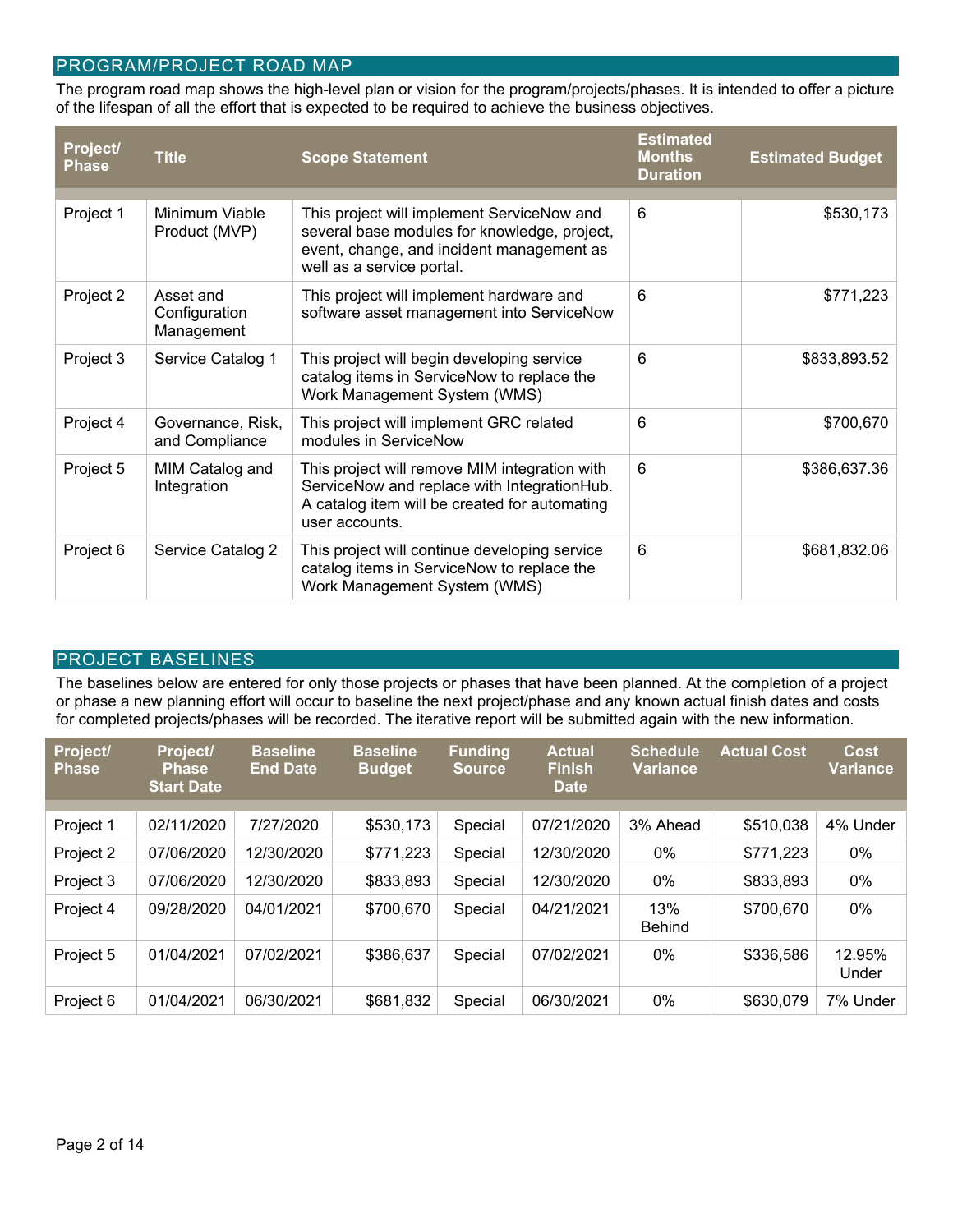### **Notes:**

Project 1

- Sponsor Approved MVP Project Change Request 003 add \$17,028 for an additional Solutions Architect to the in-flight project to develop a single medium complexity catalog item
- Sponsor Approved MVP Project Change Request 002 which was a zero cost PCR that removes NDIT functional testing from Sprint 2 deliverables for Milestone Acceptance 3. It was been pushed to begin 5/25/20 after Sprint 4 at the request of the former NDIT program manager, Joe Kwiatkowski. The change was made to accommodate NDIT's resource reassignment to COVID19 activities during April 2020.

# Project 5

- Risk Contingency \$11,287 was used of the \$30,000 budgeted. This was for IntegrationHub Professional licensing needed for the integrations necessary for the project.
- Project Management \$22,287 was used of the \$53,625 budgeted. This was due to a change from full-time to part-time project management mid-project.

# Project 6

- Risk Contingency \$12,085 of \$30,000 budgeted for risk was used for additional Solution Architect in April 2021.
- Project Management \$22,287 was used of the of \$53,625 budgeted. This was due to a change from full-time to part-time project management mid-project.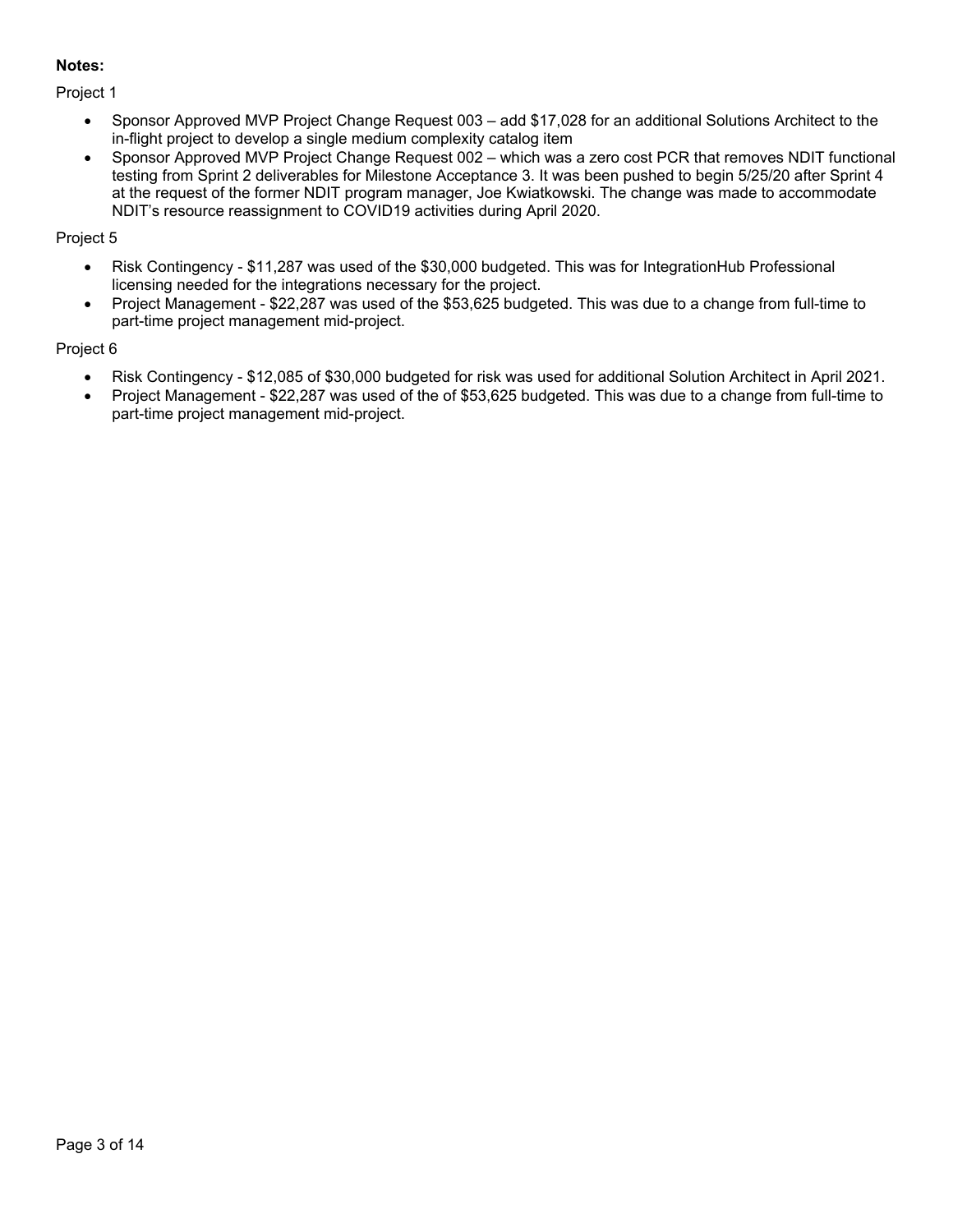# **OBJECTIVES**

| Project/<br><b>Phase</b> | <b>Business Objective</b>                                                                                        | <b>Measurement Description</b>                                                                                                                                                                                                                                                                                                                                                                                                                                                                                                                                                                                                                                                                                                                                                                                                                                                                                                            | Met/<br><b>Not Met</b> | <b>Measurement Outcome</b>                                                                                                                                                                                                                                                                                                                                                                                                                                                                                                                                                                                                                                                                                                                                                           |
|--------------------------|------------------------------------------------------------------------------------------------------------------|-------------------------------------------------------------------------------------------------------------------------------------------------------------------------------------------------------------------------------------------------------------------------------------------------------------------------------------------------------------------------------------------------------------------------------------------------------------------------------------------------------------------------------------------------------------------------------------------------------------------------------------------------------------------------------------------------------------------------------------------------------------------------------------------------------------------------------------------------------------------------------------------------------------------------------------------|------------------------|--------------------------------------------------------------------------------------------------------------------------------------------------------------------------------------------------------------------------------------------------------------------------------------------------------------------------------------------------------------------------------------------------------------------------------------------------------------------------------------------------------------------------------------------------------------------------------------------------------------------------------------------------------------------------------------------------------------------------------------------------------------------------------------|
| Project 1                | <b>Transform the User</b><br>experience with Service<br>Management                                               | Reporting on the following:<br>Enabling a multichannel<br>communication process,<br>introducing chatbots, as well as<br>providing a compelling IT<br>shopping experience with<br>service catalogs and promoting<br>self-help with access to a<br>knowledge base. Measurement<br>of metrics and KPIs using the<br>following reports can gauge the<br>user experience with tends. The<br>IT staff will determine when<br>these reports will need to be run,<br>starting three months after<br>implementation.<br>• SLA compliance rate -<br>Percentage of incidents resolved<br>within the agreed SLA time<br>• Incident response time - Time<br>taken to respond to an event.<br>• Incident resolution time - Time<br>taken to resolve an incident.<br>• Reopen rate - Number of<br>tickets that are reopened after<br>being resolved.<br>• Surveys<br>Need to state this is the baseline<br>at three months with reports<br>showing what? | Met                    | To measure the short-term<br>improvement of moving from a<br>reactive, monitoring & tracking<br>driven methodology to a<br>proactive practice of identifying<br>and solving potential issues<br>before they happen, the reports<br>following could be used to show<br>improvement for the short term.<br>• Surveys<br>• Collect feedback from end-<br>users (Stakeholders, End users,<br>Technical staff, and<br>management). Feedback can<br>start with a set of identified pilot<br>groups providing feedback and<br>working with others as the tool<br>is better utilized and<br>understood.<br>IT and Program staff can start<br>these two weeks after the Go<br>Live date and continue for three<br>months until the reporting<br>matures to allow for metrics to<br>take over. |
| Project 1                | Focus on end-user<br>experience, with<br>engagement web<br>spaces for requests,<br>and maximize self-<br>service | With the implementation of a<br>self-service portal and ND<br>branding, user-friendly interface.<br>Surveys - timing will be<br>determined by the IT staff during<br>the project(s). We can measure<br>this by working to Survey the<br>population and Collect<br>satisfaction feedback from end-<br>users, Survey questions should<br>be framed carefully and be very<br>specific.                                                                                                                                                                                                                                                                                                                                                                                                                                                                                                                                                       | Met                    | There is no lead measurement<br>here, but we will be offering<br>listening sessions to improve<br>the system prior to the survey<br>results measured in the Lag<br>section By listening to the pilot<br>group, Technicians, and<br>requests on the self-service<br>portal inputting those comments<br>and concerns into reports, and<br>determining any corrective<br>actions Redesign, Training,<br>Brown bag sessions that are<br>needed.<br>Listening can start during the<br>User Acceptance testing and<br>continue for the first six months<br>after deployment.                                                                                                                                                                                                               |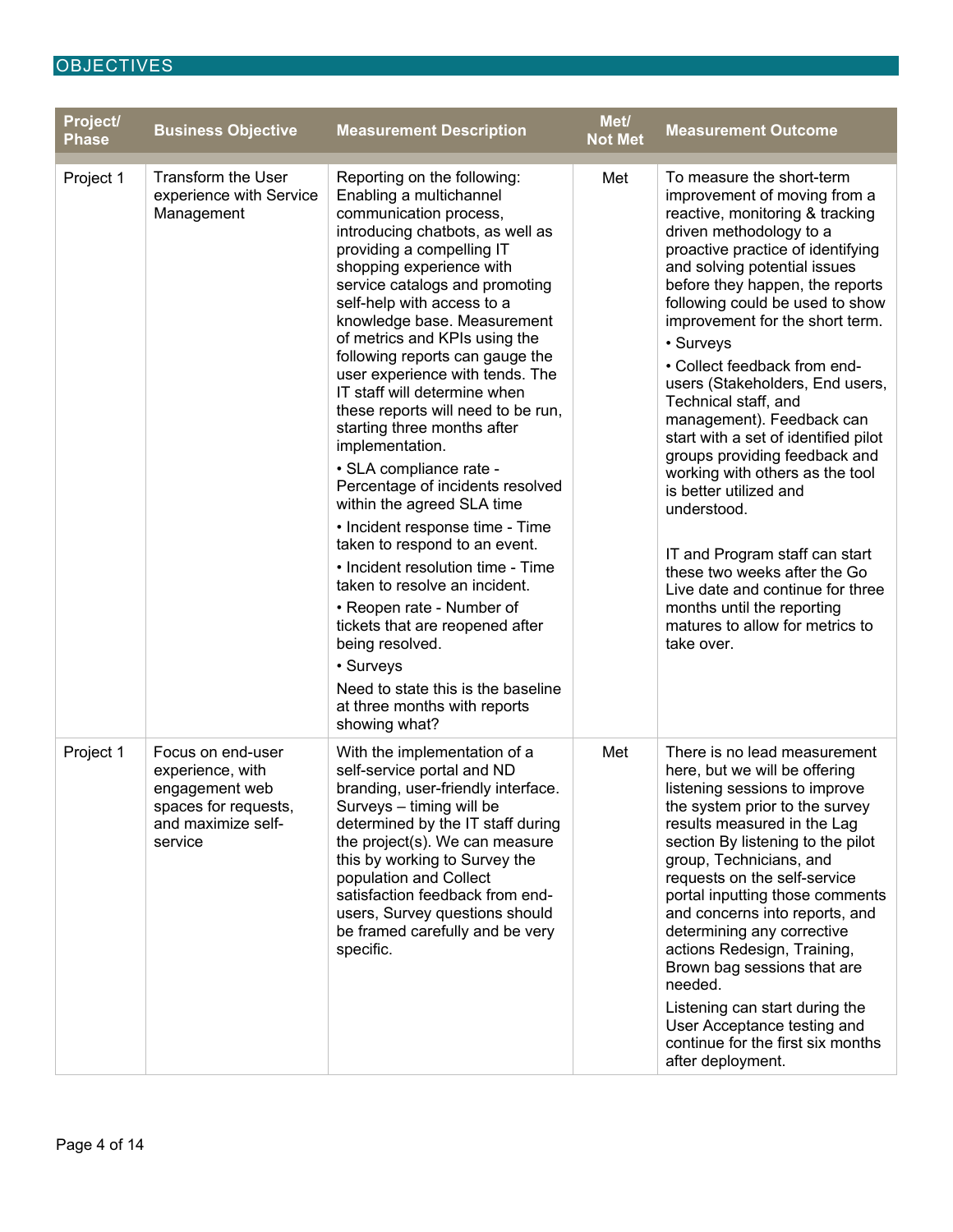| Project/<br><b>Phase</b> | <b>Business Objective</b>                                                                                                          | <b>Measurement Description</b>                                                                                                                                                                                                                                                                                                                                                                                                                                                                                                                                                                                                                                                                                                                          | Met/<br><b>Not Met</b> | <b>Measurement Outcome</b>                                                                                                                                                                                                                                                                                                                                                                                                                                                                                                                                                                                                                                                                                  |
|--------------------------|------------------------------------------------------------------------------------------------------------------------------------|---------------------------------------------------------------------------------------------------------------------------------------------------------------------------------------------------------------------------------------------------------------------------------------------------------------------------------------------------------------------------------------------------------------------------------------------------------------------------------------------------------------------------------------------------------------------------------------------------------------------------------------------------------------------------------------------------------------------------------------------------------|------------------------|-------------------------------------------------------------------------------------------------------------------------------------------------------------------------------------------------------------------------------------------------------------------------------------------------------------------------------------------------------------------------------------------------------------------------------------------------------------------------------------------------------------------------------------------------------------------------------------------------------------------------------------------------------------------------------------------------------------|
| Project 1                | Utilize real-time<br>analytics to provide<br>information for<br>proactive, cost savings,<br>and more focused<br>preventive actions | The goal of analytics is to<br>manage the cost of ops with a<br>focus on preventive actions<br>resulting in higher and more<br>cost-effective service level<br>achievement. reports monthly<br>starting three months after the<br>go-live date Lost business hours<br>- The goal is to report on the<br>Infrastructure stability - A highly<br>stable infrastructure is<br>characterized by maximum<br>availability, very few outages,<br>and low service disruptions.<br>Change success rate - The goal<br>is to track and report on change<br>efforts, and the number of<br>changes completed successfully<br>in each period.                                                                                                                         | Met                    | Reports can measure short<br>term metrics, but the data<br>analytics and trending can be<br>limited due to the lack of<br>historical data - which will be<br>resolved over time.<br>Measurement can be via these<br>reports monthly.<br>• Lost business hours - the<br>number of hours the business is<br>down because IT services are<br>unavailable<br>• Change success rate - the<br>ratio of the number of<br>successful changes to the total<br>number of changes that were<br>executed in each timeframe<br>• Cost per event - an overall<br>cost of each event, which is<br>calculated by the support tiers<br>working on that item. The goal<br>is to show cost per events<br>decreasing over time. |
| Project 1                | Provide higher rates of<br><b>First Level Resolutions</b><br>(FLR) and self-service<br>opportunities                               | At the start of this project, the<br>team will survey staff to<br>determine the amount of time<br>they are spending working<br>directly with the customer.<br>Reports that can be run: Ticket<br>volume trends: report goal is to<br>show a slow steady decrease in<br>actual tickets. 1st, call resolution<br>rate. The goal here is to show<br>increasing numbers for First Call<br>Resolutions. % of incidents<br>resolved by the first level of<br>support (first call or contact with<br>the IT help desk). Reopen rate -<br># of tickets that are reopened<br>after being resolved. Incidents<br>opened via the Self-service<br>portal. The goal here is report on<br>self-service portal usage by<br>users to solve their issues or<br>requests. | Met                    | For the short-term lead<br>measurement NDIT, and ESM<br>Program staff can start these<br>reports two weeks after the go-<br>live date and continue for three<br>months until the reporting<br>matures to allow for metrics to<br>take over.<br>• Ticket Volume Trends • First<br><b>Call Resolution Rate</b><br>• Reopen Rate<br>Requests closed via Self-<br>service portal - Use of<br>Knowledgebase to answer the<br>question.                                                                                                                                                                                                                                                                           |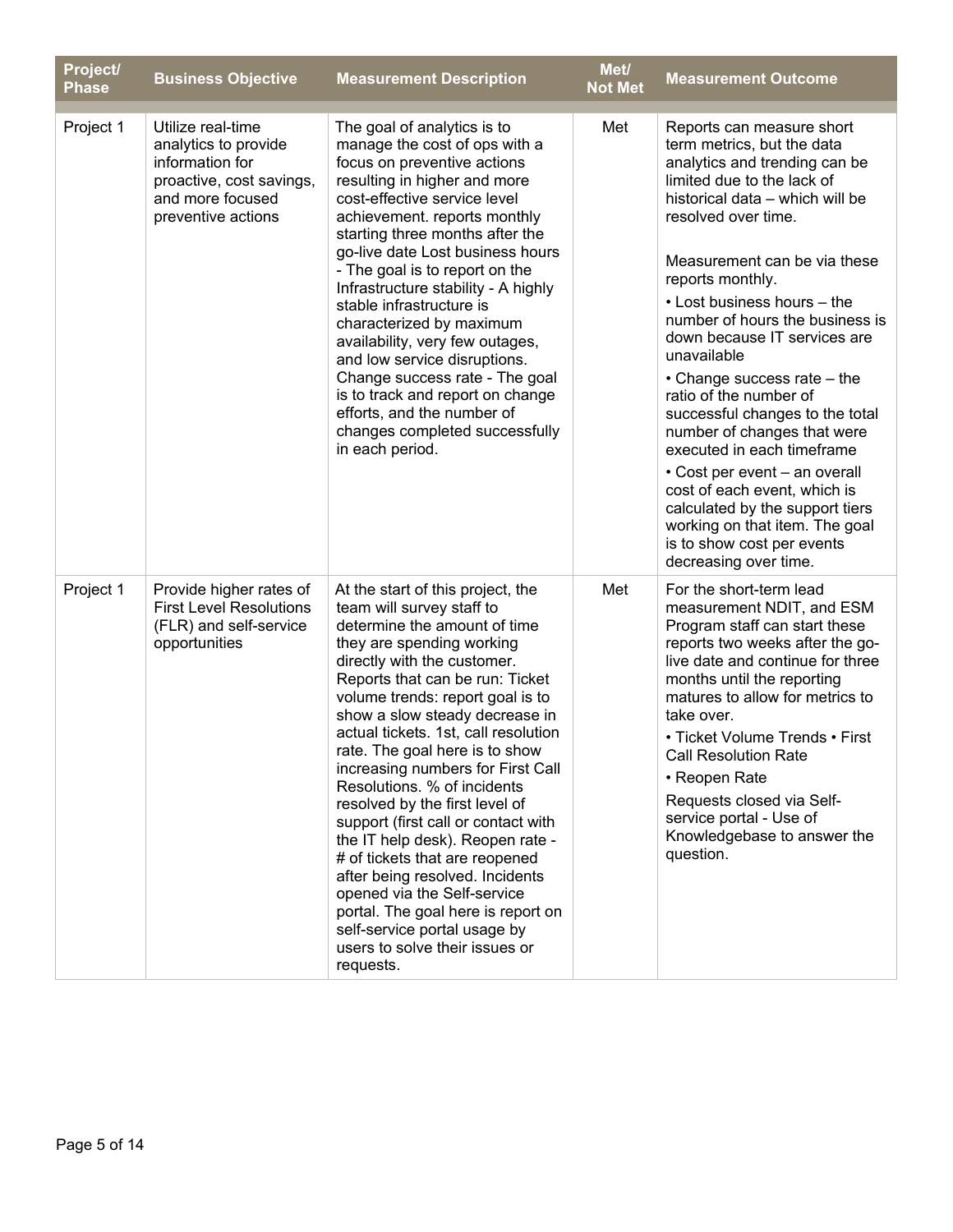| Project/<br><b>Phase</b> | <b>Business Objective</b>                                                   | <b>Measurement Description</b>                                                                                                                                                                                                      | Met/<br><b>Not Met</b> | <b>Measurement Outcome</b>                                                                                                                                                                                                                                                                                                                            |
|--------------------------|-----------------------------------------------------------------------------|-------------------------------------------------------------------------------------------------------------------------------------------------------------------------------------------------------------------------------------|------------------------|-------------------------------------------------------------------------------------------------------------------------------------------------------------------------------------------------------------------------------------------------------------------------------------------------------------------------------------------------------|
| Project 2                | Provide Organizational<br>change management<br>(OCM)                        | Design key Training, Knowledge<br>Transfer and Communications to<br>support                                                                                                                                                         | Met                    | Provide e key Training,<br>Knowledge Transfer and<br><b>Communications to North</b><br>Dakota Methods of providing:<br>• Knowledge management<br>articles documenting process.<br>• Providing job aid<br>documentation<br>• Providing Sample OCM<br>Emails<br>• Training and communications<br>plans<br>• ServiceNow application<br>training (remote) |
| Project 2                | Implement Hardware<br>asset management<br>(HAM) within<br>ServiceNow        | At the start of this project, the<br>team will survey staff to<br>determine the methods of<br>tracking software.<br>Reports that can be run:<br>• Asset Reports<br>• Spreadsheet tracking<br>• Field input report<br>• Audit Report | Met                    | Able to use one tool for<br>Software tracking.<br>Reports:<br>• Asset reports<br>• Asset Finical dashboards                                                                                                                                                                                                                                           |
| Project 2                | <b>Implement Software</b><br>asset management<br>(SAM) within<br>ServiceNow | At the start of this project, the<br>team will survey staff to<br>determine the methods of<br>tracking software.<br>Reports that can be run:<br>• Asset Reports<br>• Spreadsheet tracking<br>• Field input report<br>• Audit Report | Met                    | Able to use one tool for<br>Software tracking.<br>Reports:<br>• Asset reports<br>• Asset Finical dashboards                                                                                                                                                                                                                                           |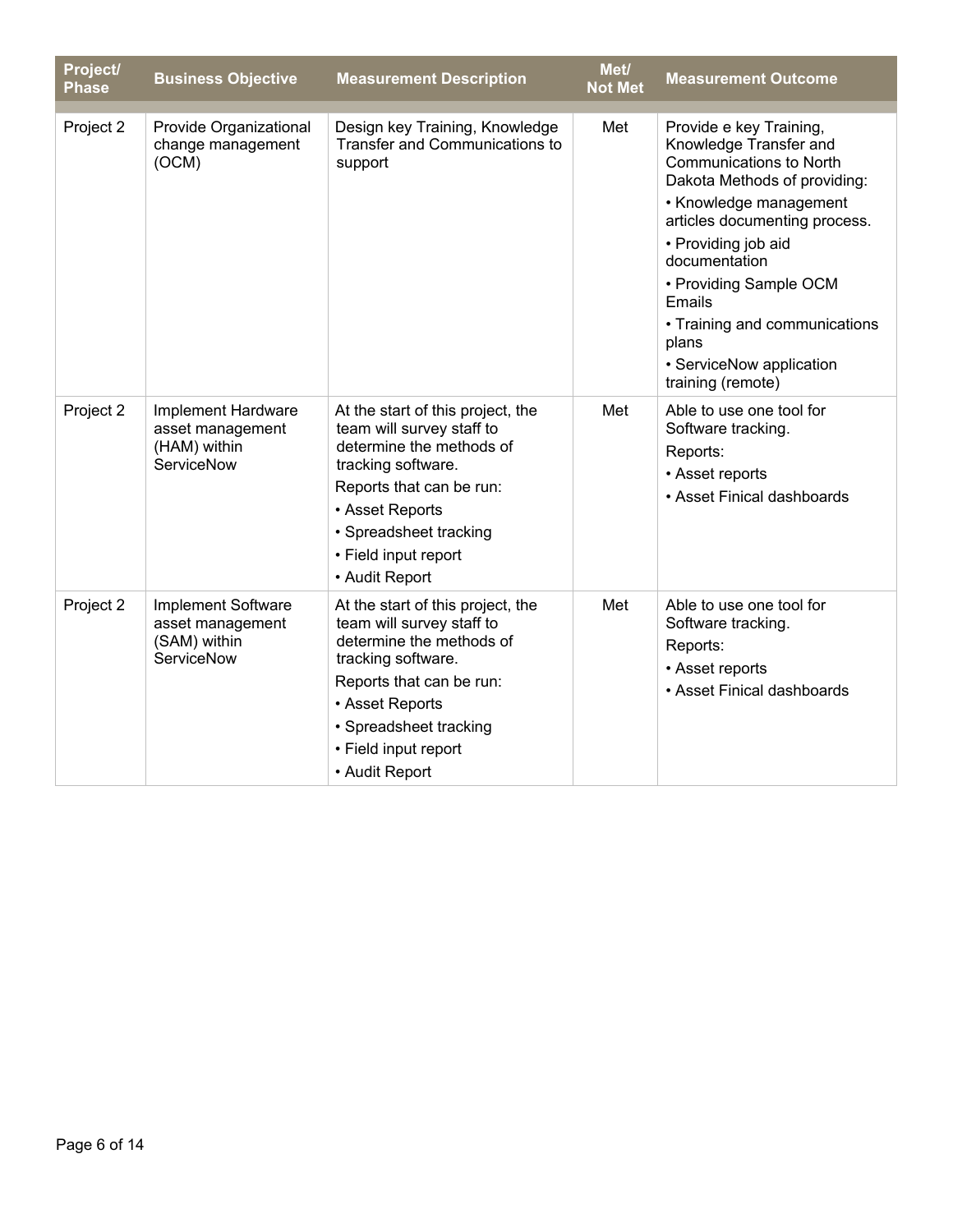| Project/<br><b>Phase</b> | <b>Business Objective</b>                                                                                                          | <b>Measurement Description</b>                                                                                                                                                                                                                              | Met/<br><b>Not Met</b> | <b>Measurement Outcome</b>                                                                                                                                                                                                                                                                                                                                                                                                                                                                                                                                                                                                                                                                                                                                         |
|--------------------------|------------------------------------------------------------------------------------------------------------------------------------|-------------------------------------------------------------------------------------------------------------------------------------------------------------------------------------------------------------------------------------------------------------|------------------------|--------------------------------------------------------------------------------------------------------------------------------------------------------------------------------------------------------------------------------------------------------------------------------------------------------------------------------------------------------------------------------------------------------------------------------------------------------------------------------------------------------------------------------------------------------------------------------------------------------------------------------------------------------------------------------------------------------------------------------------------------------------------|
| Project 3                | <b>Create Service Catalog</b><br>items withing<br>ServiceNow to replace<br>the Work Management<br>System (WMS)<br>currently in use | Survey the population and collect<br>satisfaction feedback from end-<br>users, identifying their pain<br>points, and visualizing their<br>desired state for further<br>improvement. Survey questions<br>should be framed carefully and<br>be very specific. | Met                    | To measure the short-term<br>improvement of moving from a<br>reactive, monitoring & tracking<br>driven methodology to a<br>proactive practice of identifying<br>Service requests the reports<br>following could be used to show<br>improvement for the short term.<br>• Surveys<br>• Collect feedback from end-<br>users (Stakeholders, End users,<br>Technical staff, and<br>management). Feedback can<br>start with a set of identified pilot<br>groups providing feedback and<br>working with others as the tool<br>is better utilized and<br>understood.<br>IT and Program staff can start<br>these two weeks after the GO<br>live date and continue for three<br>months until the reporting<br>matures to allow for metrics to<br>take over for the requests. |
| Project 4                | <b>Implement SNow</b><br><b>Product GRC - Policy</b><br>and Compliance<br>Management                                               | Implement product functionality<br>to the acceptance of the Sponsor<br>and Stakeholder(s)                                                                                                                                                                   | Met                    | Product successfully<br>implemented                                                                                                                                                                                                                                                                                                                                                                                                                                                                                                                                                                                                                                                                                                                                |
| Project 4                | <b>Implement SNow</b><br>Product GRC - Audit<br>Management                                                                         | Implement product functionality<br>to the acceptance of the Sponsor<br>and Stakeholder(s)                                                                                                                                                                   | Met                    | Product successfully<br>implemented                                                                                                                                                                                                                                                                                                                                                                                                                                                                                                                                                                                                                                                                                                                                |
| Project 4                | <b>Implement SNow</b><br>Product GRC - Risk<br>Management                                                                          | Implement product functionality<br>to the acceptance of the Sponsor<br>and Stakeholder(s)                                                                                                                                                                   | Met                    | Product successfully<br>implemented                                                                                                                                                                                                                                                                                                                                                                                                                                                                                                                                                                                                                                                                                                                                |
| Project 4                | <b>Implement SNow</b><br>Product GRC - Vendor<br><b>Risk Management</b>                                                            | Implement product functionality<br>to the acceptance of the Sponsor<br>and Stakeholder(s)                                                                                                                                                                   | Met                    | Product successfully<br>implemented                                                                                                                                                                                                                                                                                                                                                                                                                                                                                                                                                                                                                                                                                                                                |
| Project 4                | <b>Implement SNow</b><br><b>Product Security</b><br>Operations (SO)<br>module - Vulnerability<br>Response (SOVR)                   | Implement product functionality<br>to the acceptance of the Sponsor<br>and Stakeholder(s)                                                                                                                                                                   | Met                    | Product successfully<br>implemented                                                                                                                                                                                                                                                                                                                                                                                                                                                                                                                                                                                                                                                                                                                                |
| Project 4                | <b>Provide Administration</b><br>and User Training                                                                                 | Implement product functionality<br>to the acceptance of the Sponsor<br>and Stakeholder(s)                                                                                                                                                                   | Met                    | Product successfully<br>implemented                                                                                                                                                                                                                                                                                                                                                                                                                                                                                                                                                                                                                                                                                                                                |
| Project 4                | <b>Implement SNow</b><br><b>Product GRC - Policy</b><br>and Compliance<br>Management                                               | Implement product functionality<br>to the acceptance of the Sponsor<br>and Stakeholder(s)                                                                                                                                                                   | Met                    | Product successfully<br>implemented                                                                                                                                                                                                                                                                                                                                                                                                                                                                                                                                                                                                                                                                                                                                |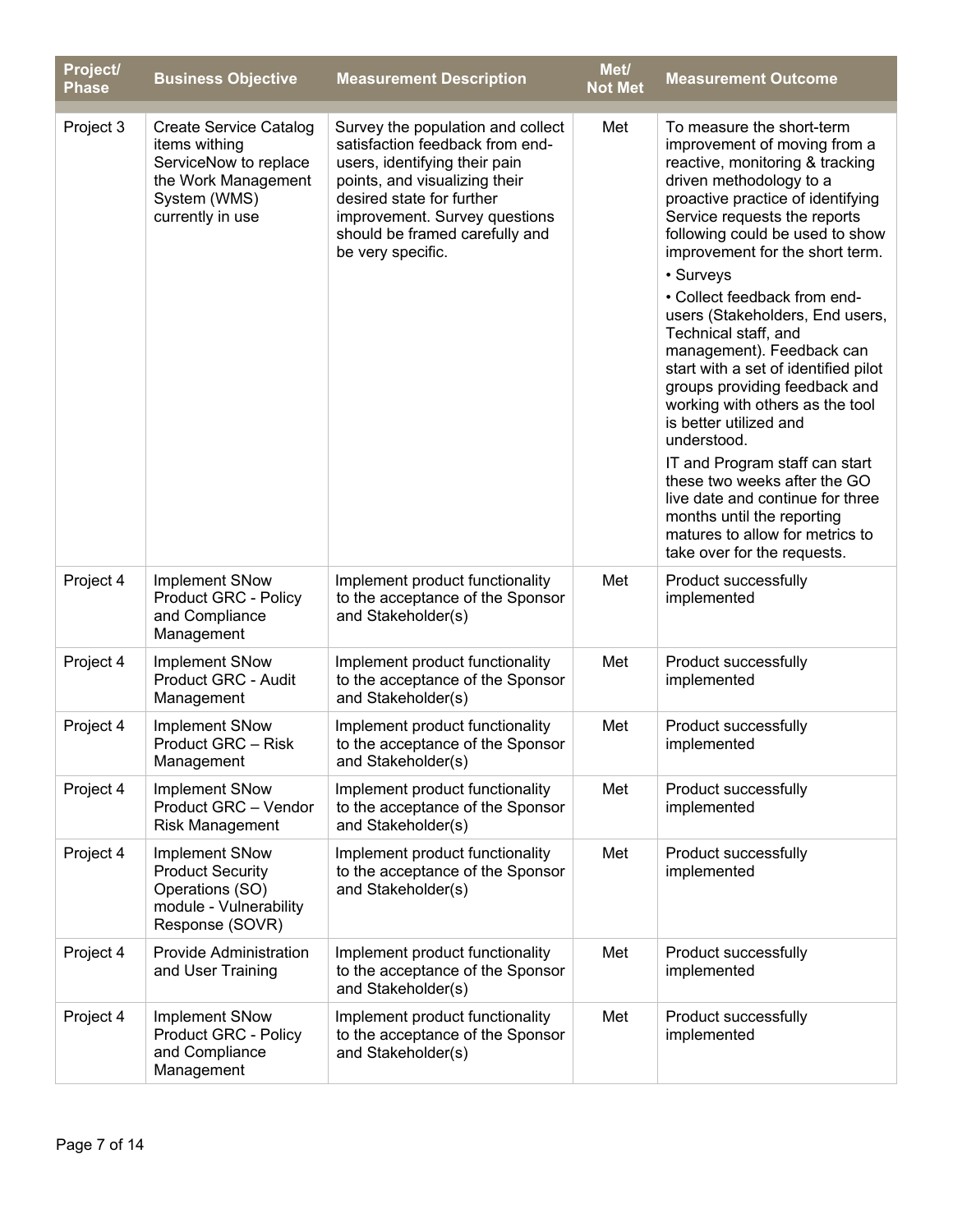| Project/<br><b>Phase</b> | <b>Business Objective</b>                                                                                                   | <b>Measurement Description</b>                                                                 | Met/<br><b>Not Met</b> | <b>Measurement Outcome</b>                                                                                                                                |
|--------------------------|-----------------------------------------------------------------------------------------------------------------------------|------------------------------------------------------------------------------------------------|------------------------|-----------------------------------------------------------------------------------------------------------------------------------------------------------|
| Project 4                | Implement SNow<br>Product GRC - Audit<br>Management                                                                         | Implement product functionality<br>to the acceptance of the Sponsor<br>and Stakeholder(s)      | Met                    | Product successfully<br>implemented                                                                                                                       |
| Project 5                | Increase the efficiency<br>of Identity Management                                                                           | Build a service catalog item in<br>ServiceNow to automate<br>creation and deletion of User IDs | Met                    | IntegrationHub has completely<br>replaced MIM and resulting<br>catalog item automation has<br>removed Identity Management<br>team's MIM work for User IDs |
| Project 6                | Create Service Catalog<br>items withing<br>ServiceNow to replace<br>the Work Management<br>System (WMS)<br>currently in use | Creation of twelve catalog items<br>within ServiceNow to replace<br>WMS items                  | Met                    | 13 Service Catalog items were<br>brought from WMS. 1 item was<br>enhanced.                                                                                |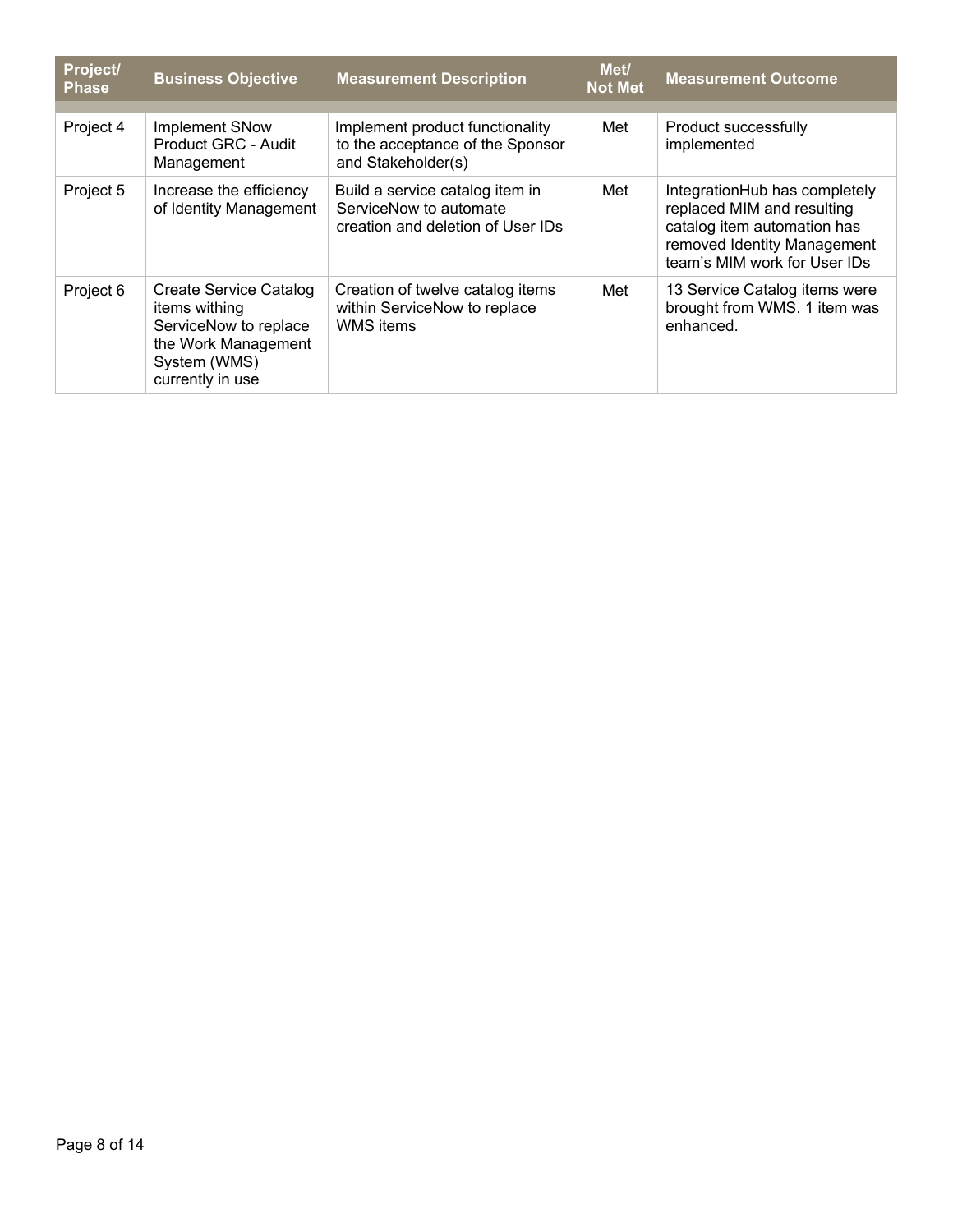#### POST-IMPLEMENTATION REPORT

Post-Implementation Reports are to be performed after each project or phase is completed. A "PIR" is a process that utilizes surveys and meetings to determine what happened in the project/phase and identifies actions for improvement going forward. Typical PIR findings include, "What did we do well?" "What did we learn?" "What should we do differently next time?"

*If you have a lot of lessons learned, there is no need to include all of them from the PIR. Include the key one here.*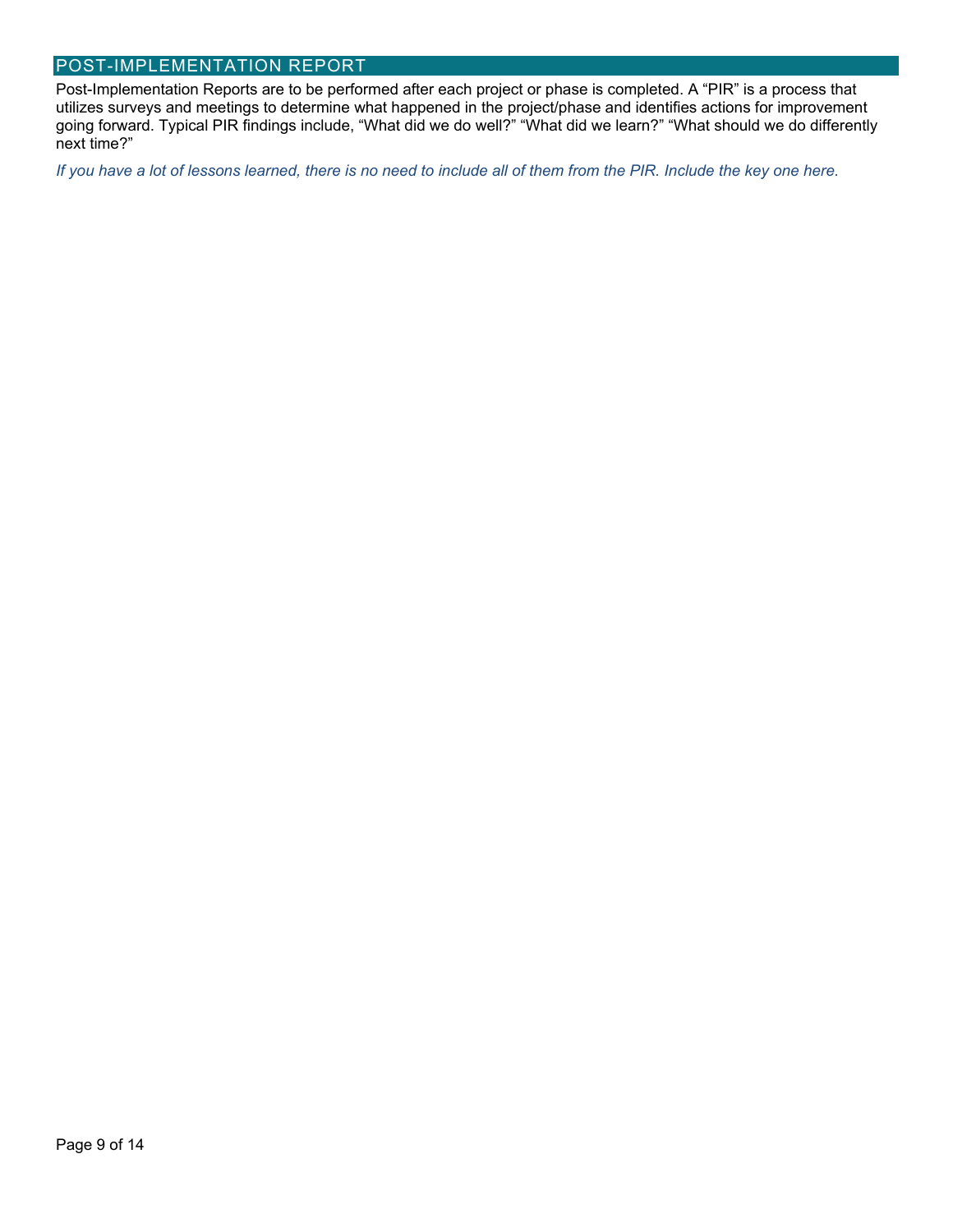| Project/<br><b>Phase</b> | Lesson Learned, Success Story, Idea for Next Time, Etc.                                                                                                                                                                                                                                                                                                                                                                                                                                                                                                                                                                                                                                                                                                                                                                                                                                                                                                                                                                                                                                                                                                                                                                                                                                                                                                                                                                                                                                                                                                                                                                                                               |
|--------------------------|-----------------------------------------------------------------------------------------------------------------------------------------------------------------------------------------------------------------------------------------------------------------------------------------------------------------------------------------------------------------------------------------------------------------------------------------------------------------------------------------------------------------------------------------------------------------------------------------------------------------------------------------------------------------------------------------------------------------------------------------------------------------------------------------------------------------------------------------------------------------------------------------------------------------------------------------------------------------------------------------------------------------------------------------------------------------------------------------------------------------------------------------------------------------------------------------------------------------------------------------------------------------------------------------------------------------------------------------------------------------------------------------------------------------------------------------------------------------------------------------------------------------------------------------------------------------------------------------------------------------------------------------------------------------------|
| Project 1                | What went well?<br>Outstanding collaboration between NDIT & Vendor (Evergreen)<br>$\bullet$<br>All in-scope deliverables were completed with high quality results.<br>$\bullet$<br>Project delivered weeks early, despite a global pandemic and limited client resource availability.<br>$\bullet$<br>Only 1 project change request used to add an additional scope item (Medium catalog item - IP<br>$\bullet$<br>request).<br>Project team provided timely feedback on development (despite COVID being their top priority)<br>Project team actively attended and participated in twice weekly project meetings<br>$\bullet$<br>The perfect people were assigned as your Process Owner/Manager roles. They were very<br>$\bullet$<br>knowledgeable about their areas of expertise and empowered to make decisions. All of them spent<br>a considerable amount of time improving their application & process.<br>Vendor input - Outstanding collaboration between ND Program Manager and EVG Program<br>$\bullet$<br>Manager. Met often to sync up on strategy, plans and deliverable status. Vendor felt it was a true<br>business partnership.<br>2-year strategic roadmap created<br>We were very disciplined as a team about not customizing the application. This is VERY difficult to<br>$\bullet$<br>achieve.<br>ND Team was very receptive to feedback and guidance.<br>$\bullet$<br>Extensive OCM completed:<br>$\bullet$<br>1. Live Best Practices Workshop Training (On-site)<br>2. Live ServiceNow Application Training (remote)<br>3. Step-by-step application job aids<br>4. Training & Communications Plans<br>5. Design Docs<br>6. Sample OCM Emails |
|                          | What could have gone better?<br>More extensive UAT testing during the designated timeframe involving end users as well.<br>$\bullet$<br>More detailed requirements specs provided during discovery to avoid last minute critical<br>requirements (e.g., public facing incident form after UAT complete)<br>More contact between project sponsors to discuss strategic alignment                                                                                                                                                                                                                                                                                                                                                                                                                                                                                                                                                                                                                                                                                                                                                                                                                                                                                                                                                                                                                                                                                                                                                                                                                                                                                       |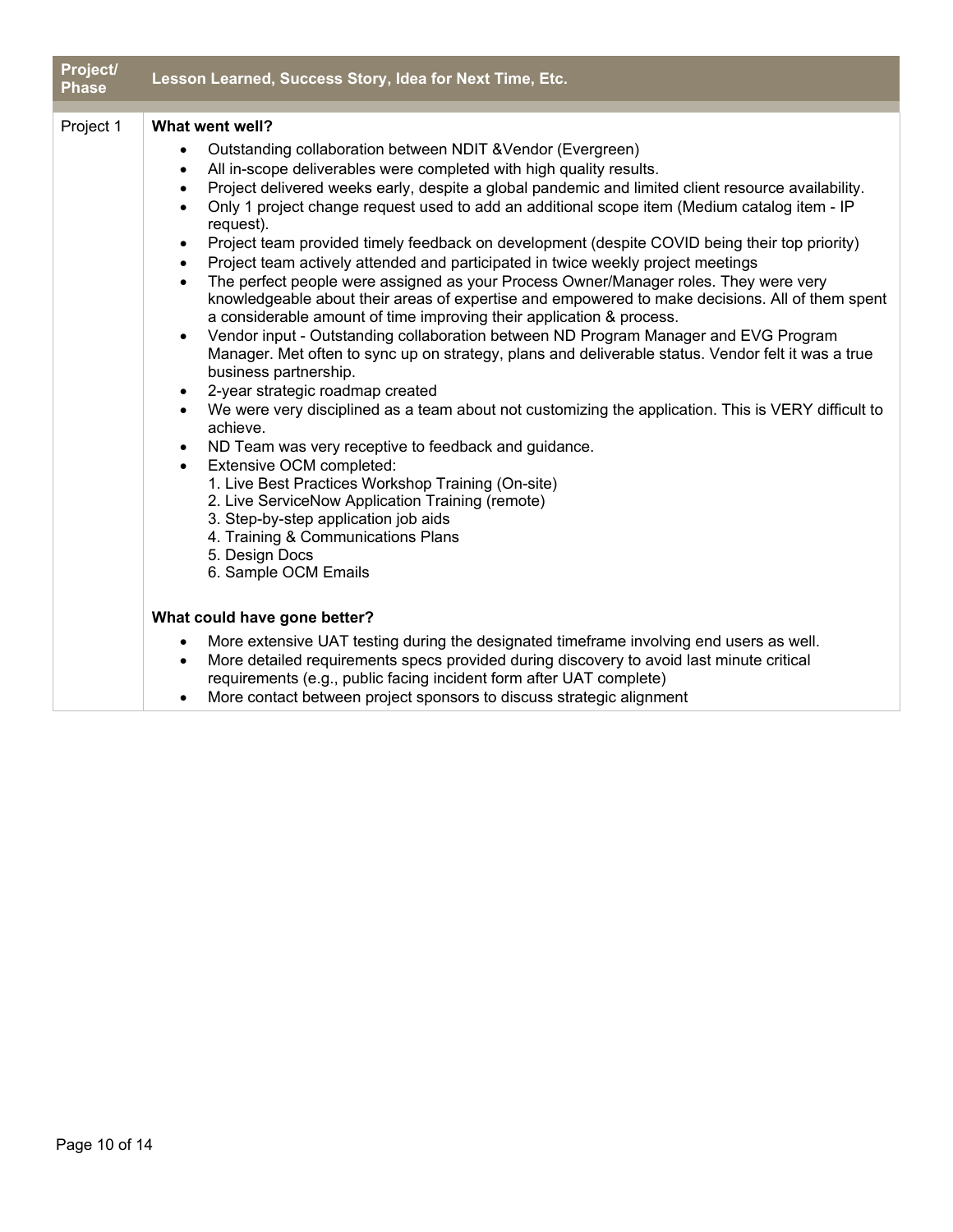| Project 2 | What went well?                                                                                                                             |  |  |  |  |
|-----------|---------------------------------------------------------------------------------------------------------------------------------------------|--|--|--|--|
|           | Great collaboration between Evergreen and ND core team. Regular meetings, status updates, and<br>$\bullet$<br>frequent communication.       |  |  |  |  |
|           | High quality deliverables achieved<br>$\bullet$                                                                                             |  |  |  |  |
|           | Measured both the CSAT and Process Maturity scores to get a benchmark to measure the<br>$\bullet$                                           |  |  |  |  |
|           | improvements                                                                                                                                |  |  |  |  |
|           | Agile approach of regularly showing WIP and gathering feedback ensured that the deliverables met<br>$\bullet$<br>team needs                 |  |  |  |  |
|           | Formal release management and change management processes were identified, documented,<br>$\bullet$<br>and followed                         |  |  |  |  |
|           | Extensive high-quality documentation provided for all 7 projects including design docs, UAT scripts,<br>$\bullet$<br>job aids and workshops |  |  |  |  |
|           | Major improvements made to Core Data<br>$\bullet$                                                                                           |  |  |  |  |
|           | Flawless Paris upgrade completed with very few issues and clear communication<br>$\bullet$                                                  |  |  |  |  |
|           | Great collaboration between Program Managers (roadmaps, contracts, project planning etc.<br>$\bullet$                                       |  |  |  |  |
|           | What could have gone better?                                                                                                                |  |  |  |  |
|           | Requirements gathering for all 7 projects was informal and regularly changing throughout the                                                |  |  |  |  |
|           | lifecycle of each deliverable                                                                                                               |  |  |  |  |
|           | Add an NDIT business analyst to core teams<br>$\circ$                                                                                       |  |  |  |  |
|           | Suggest NDIT hold internal requirements gathering sessions with SMEs & business<br>$\circ$<br>analyst prior to meeting with EVG             |  |  |  |  |
|           | Require requirements sign-off in ServiceNow on all stories prior to development<br>$\circ$                                                  |  |  |  |  |
|           | Start new stories, get formal approval for all major requirements changes and push the<br>$\circ$                                           |  |  |  |  |
|           | release date for overall deliverable                                                                                                        |  |  |  |  |
|           | UAT testing was informal<br>$\bullet$                                                                                                       |  |  |  |  |
|           | Formalize UAT scripts<br>$\circ$                                                                                                            |  |  |  |  |
|           | ServiceNow & Asset Panda data did not tie initially                                                                                         |  |  |  |  |
|           | Created detailed action plan & go-live plan<br>$\circ$                                                                                      |  |  |  |  |
|           | Worked with ServiceNow to resolve the data bug<br>$\circ$                                                                                   |  |  |  |  |
|           | Created 2 reports to audit Asset data<br>$\circ$                                                                                            |  |  |  |  |
|           | Audited ServiceNow to Asset Panda data to ensure tied (should have been done early)<br>$\circ$<br>Met with Brandee daily for 2 months       |  |  |  |  |
|           | $\circ$<br>Extensive documentation on Asset in SN<br>$\circ$                                                                                |  |  |  |  |
|           | Extensive knowledge transfer sessions<br>$\circ$                                                                                            |  |  |  |  |
|           | Extensive data clean-up within ServiceNow done by EVG<br>$\circ$                                                                            |  |  |  |  |
|           | <b>Significant Core Data Issues</b><br>$\bullet$                                                                                            |  |  |  |  |
|           | Data issues with Active Directory, Location, Dept, Division, Cost Centers, Users, Models.<br>$\circ$<br><b>Model Categories</b>             |  |  |  |  |
|           | Assign Asset Manager & Asset Sys Admin immediately<br>$\circ$                                                                               |  |  |  |  |
|           | Stand-up a Master Data Management program<br>$\circ$                                                                                        |  |  |  |  |
|           | Define & document all of your Asset & Config processes (both financial & config)<br>$\circ$                                                 |  |  |  |  |
|           | Edit the RACI to determine & authorize Asset & Config roles<br>$\circ$                                                                      |  |  |  |  |
|           | NDIT to clean data prior to sending to EVG to upload<br>$\circ$                                                                             |  |  |  |  |
|           | Lack of clarify of what is being completed for each project                                                                                 |  |  |  |  |
|           | Work only from approved stories to clarify exactly what is/isn't in scope.<br>$\circ$                                                       |  |  |  |  |
|           | Clearly state and reiterate what customer will receive throughout the project.<br>$\circ$                                                   |  |  |  |  |
|           | Maintain an Issues Log for items that are not in scope, but escalated as an issue for future<br>$\circ$<br>work                             |  |  |  |  |
|           | Continue to post action items, meeting notes, status reports and decision logs in OneNote.<br>$\circ$                                       |  |  |  |  |
|           | Add link to the file in the meeting invite.                                                                                                 |  |  |  |  |
|           | Send out meeting notes and ask NDIT team to review it to ensure it's accurate (joint<br>$\circ$                                             |  |  |  |  |
|           | responsibility for accuracy                                                                                                                 |  |  |  |  |
|           | Emergency ServiceNow version upgrade                                                                                                        |  |  |  |  |
|           | Turn off automatic version upgrades with ServiceNow<br>$\circ$                                                                              |  |  |  |  |
|           | Put an annual upgrade in the schedule every year (planned)<br>$\circ$                                                                       |  |  |  |  |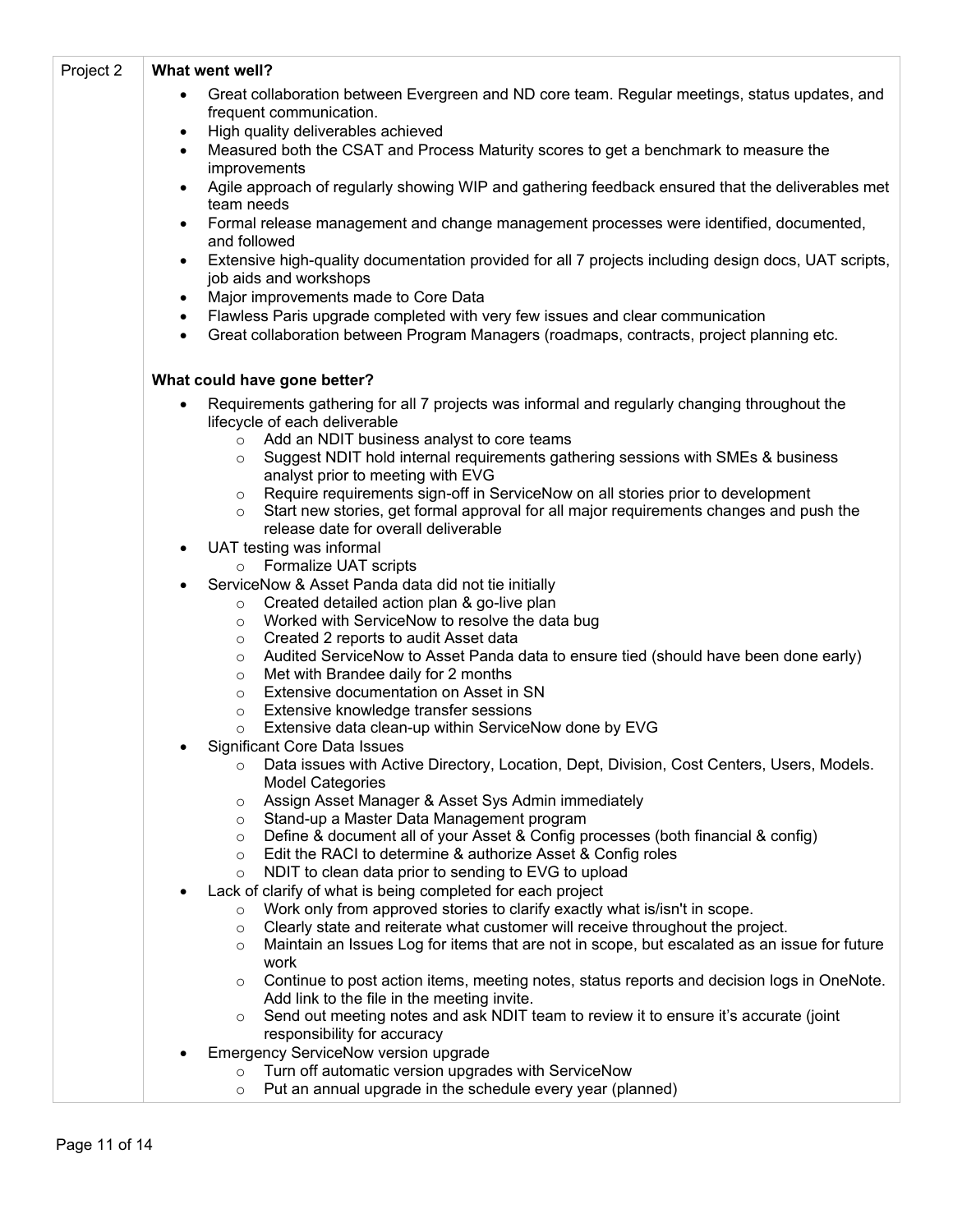| Project/<br><b>Phase</b> | Lesson Learned, Success Story, Idea for Next Time, Etc.                                                                                                                                                                                                                                                                                                                                                                                                                                                                                                                                                                                                                                                                                                                                                                                                                                                                                                                                                                                                                                                                                                                                                                                                                                                                      |  |
|--------------------------|------------------------------------------------------------------------------------------------------------------------------------------------------------------------------------------------------------------------------------------------------------------------------------------------------------------------------------------------------------------------------------------------------------------------------------------------------------------------------------------------------------------------------------------------------------------------------------------------------------------------------------------------------------------------------------------------------------------------------------------------------------------------------------------------------------------------------------------------------------------------------------------------------------------------------------------------------------------------------------------------------------------------------------------------------------------------------------------------------------------------------------------------------------------------------------------------------------------------------------------------------------------------------------------------------------------------------|--|
| Project 3                | What went well?                                                                                                                                                                                                                                                                                                                                                                                                                                                                                                                                                                                                                                                                                                                                                                                                                                                                                                                                                                                                                                                                                                                                                                                                                                                                                                              |  |
|                          | Great collaboration between Evergreen and ND core team. Regular meetings, status updates,<br>$\bullet$<br>frequent communication.<br>High quality deliverables achieved<br>Measuring both the CSAT and Process Maturity scores to get a benchmark to visualize<br>$\bullet$<br>improvements<br>Agile approach of regularly showing WIP and gathering feedback ensured that the deliverables met<br>$\bullet$<br>team needs<br>Formal release management and change management processes were identified, documented,<br>$\bullet$<br>and followed<br>Extensive high-quality documentation provided including design docs, UAT scripts, job aids, and<br>$\bullet$<br>workshops<br>ATFs created for all major catalog items<br>$\bullet$<br>Flawless Paris upgrade completed with very few issues and clear communication<br>$\bullet$<br>Great collaboration between Program Managers (roadmaps, contracts, project planning etc.)<br>$\bullet$                                                                                                                                                                                                                                                                                                                                                                              |  |
|                          | What could have gone better?                                                                                                                                                                                                                                                                                                                                                                                                                                                                                                                                                                                                                                                                                                                                                                                                                                                                                                                                                                                                                                                                                                                                                                                                                                                                                                 |  |
|                          | Requirements gathering for all 7 projects was informal and regularly changing throughout the<br>lifecycle of each deliverable.<br>Add an NDIT business analyst to core teams<br>$\circ$<br>Suggest NDIT hold internal requirements gathering sessions with SMEs & business analyst<br>$\circ$<br>prior to meeting with EVG.<br>Require requirements sign-off in ServiceNow on all stories prior to development.<br>$\circ$<br>Start new stories, get formal approval for all major requirements changes and push the<br>$\circ$<br>release date for overall deliverable.<br>UAT testing was informal<br>$\bullet$<br>o Formalize UAT scripts<br>Lack of clarity of what is being completed for each project<br>$\bullet$<br>Work only from approved stories to clarify exactly what is/isn't in scope.<br>$\circ$<br>Clearly state and reiterate what customer will receive throughout the project.<br>$\circ$<br>Maintain an Issues Log for items that are not in scope, but escalated as an issue for future<br>$\circ$<br>work<br>Continue to post action items, meeting notes, status reports and decision logs in OneNote.<br>$\circ$<br>Add link to the file in the meeting invite.<br>Send out meeting notes and ask NDIT team to review it to ensure it's accurate (joint<br>$\circ$<br>responsibility for accuracy) |  |
|                          | Emergency ServiceNow version upgrade<br>$\bullet$<br>Turn off automatic version upgrades with ServiceNow o Put an annual upgrade in the<br>$\circ$<br>schedule every year (planned)                                                                                                                                                                                                                                                                                                                                                                                                                                                                                                                                                                                                                                                                                                                                                                                                                                                                                                                                                                                                                                                                                                                                          |  |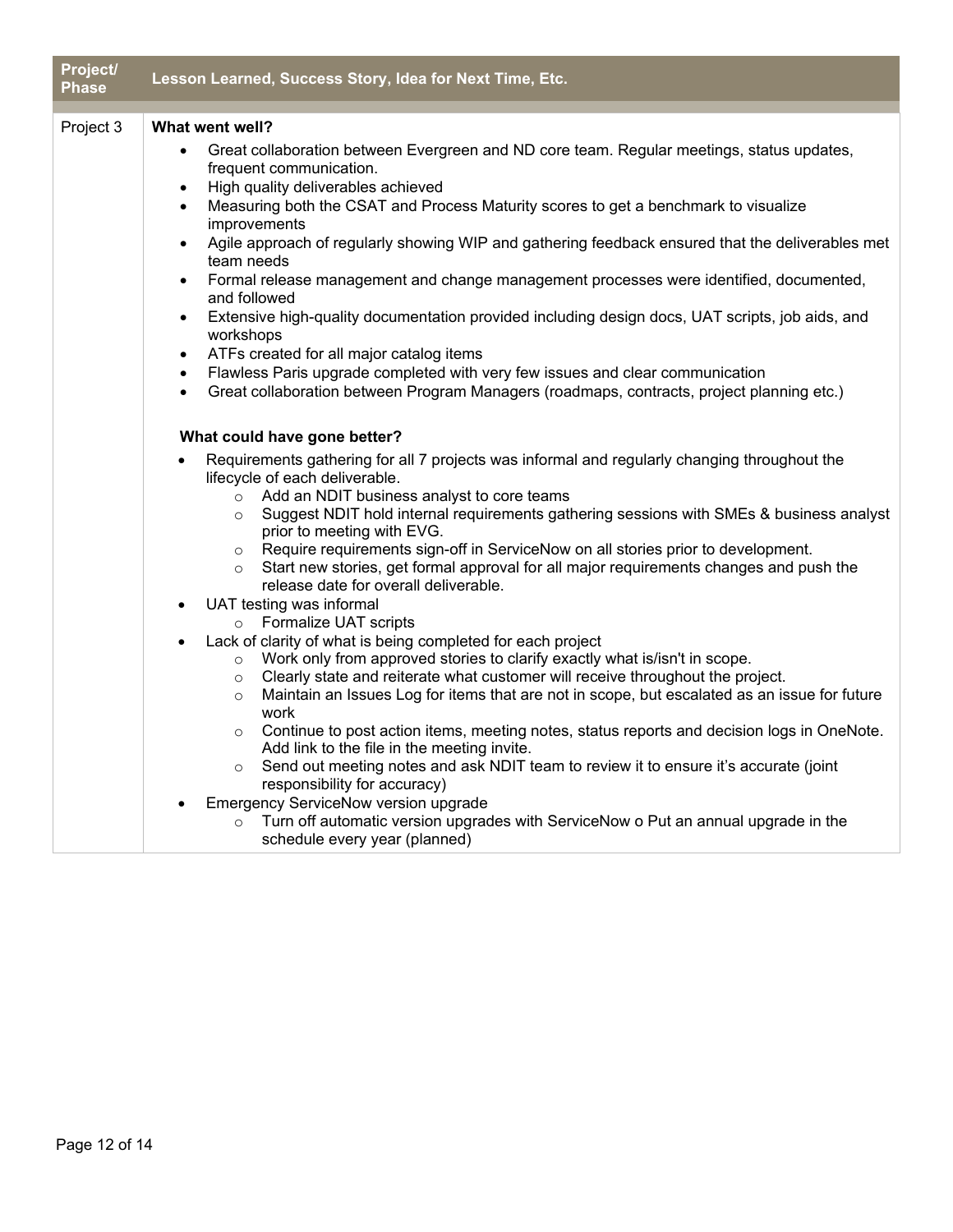| Project/<br><b>Phase</b> | Lesson Learned, Success Story, Idea for Next Time, Etc.                                                                   |
|--------------------------|---------------------------------------------------------------------------------------------------------------------------|
| Project 4                | What went well?                                                                                                           |
|                          | Pre-created Stories for Requirements Workshops<br>$\bullet$                                                               |
|                          | <b>Story Review and Approval</b><br>$\bullet$                                                                             |
|                          | Solid UAT process<br>$\bullet$                                                                                            |
|                          | Built a CI-level Policy Exception Process with Extension Capability<br>$\bullet$                                          |
|                          | Configuring the UCF integration<br>$\bullet$                                                                              |
|                          | Reporting on Control Status and Substatus<br>$\bullet$                                                                    |
|                          | Approval Rules Documentation for New Policies<br>$\bullet$                                                                |
|                          | Tenable SecurityCenter Vulnerability Integration Configuration including Tenable VPR score<br>$\bullet$                   |
|                          | <b>Vulnerability Reporting</b><br>$\bullet$                                                                               |
|                          | Accurate scoping of Vendor/Government Entity Vendor Risk Assessments<br>$\bullet$                                         |
|                          | Vendor Manager Reporting<br>$\bullet$                                                                                     |
|                          | Un-cluttered Existing CyGRC Reporting<br>$\bullet$                                                                        |
|                          | <b>Assessment Automation</b><br>$\bullet$                                                                                 |
|                          | Risk Response Process for Government Entity Stakeholders<br>$\bullet$                                                     |
|                          | <b>Risk Re-assessment Process</b><br>$\bullet$                                                                            |
|                          | Remediation Status and POA&M Fields Added to Risk Form<br>$\bullet$                                                       |
|                          | <b>CAM Application Configuration</b><br>$\bullet$                                                                         |
|                          | Automatic Import of Pre-Defined Risks from NDIT GRC<br>$\bullet$                                                          |
|                          | Developed Automated Mapping For Future UCF regulatory Content to the GRC team's New<br>$\bullet$<br>Process in ServiceNow |
|                          |                                                                                                                           |
|                          | <b>State Agency Auditing Enhancements</b><br>$\bullet$<br><b>Audit Process Configuration</b>                              |
|                          | $\bullet$<br><b>Configured Business Continuity Management</b><br>$\bullet$                                                |
|                          | Automate Remediation Team and Task Creation from Assurance COOP Report Import<br>$\bullet$                                |
|                          | Import HCL Appscan Issues/Vulnerabilities<br>$\bullet$                                                                    |
|                          | Knowledge Transfer<br>$\bullet$                                                                                           |
|                          | Uriah's GRC Team Leadership<br>$\bullet$                                                                                  |
|                          |                                                                                                                           |
|                          | What could have gone better?                                                                                              |
|                          | <b>Overly Aggressive Timeline</b><br>$\bullet$                                                                            |
|                          | Conveying Expectations of an Aggressive Timeline within NDIT<br>$\bullet$                                                 |
|                          | Lack of Process Focus<br>$\bullet$                                                                                        |
|                          | <b>Scoping Reporting Requirements</b><br>$\bullet$                                                                        |
|                          | Customer Driven Acceptance Criteria<br>$\bullet$                                                                          |
|                          | <b>Formal Training</b><br>$\bullet$                                                                                       |
|                          | Lack of GRC-Specific Application Support                                                                                  |

• AD integration Issues